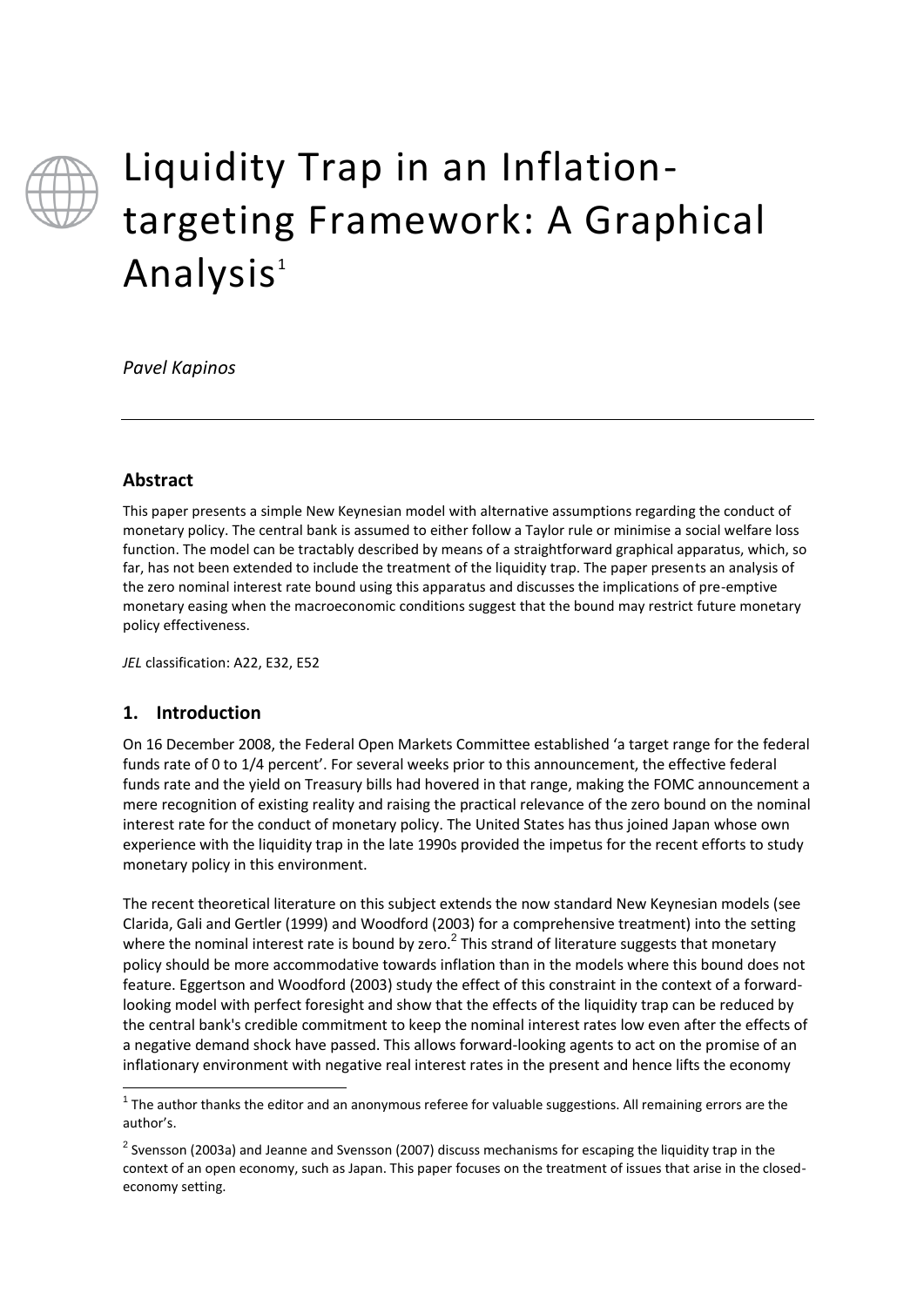out of the liquidity trap sooner. Adam and Billi (2006, 2007) study the conduct of optimal monetary policy under commitment and discretion without perfect foresight, in a stochastic environment, and find that the zero nominal interest rate bound makes it optimal for the central bank to pursue the reduction of nominal interest rates more aggressively and pre-emptively in its response to negative demand shocks than in the case where liquidity trap is not a possibility. Kato and Nishiyama (2005) analytically derive the optimal monetary policy reaction function when the zero nominal interest constraint binds in the context of a backward-looking deterministic model and find that it is more aggressive and expansionary than the rule that is optimal in the absence of that bound.

The main contribution of the present paper is to develop the graphical apparatus for discussing these results that should be accessible to an audience of undergraduate students and non-specialists. Starting with the work of Romer (2000) and Taylor (2000), modern monetary theory has been rendered more accessible to wider audiences. Carlin and Soskice (2005) survey several alternatives and propose a tractable model with backward-looking dynamics. Bofinger, Mayer and Wollmershäuser (2006) build on their work to present extensive graphical analysis of the conduct of monetary policy in the inflationtargeting framework. Guest (2003) and Turner (2006) present alternative specifications of inflationtargeting models that facilitate their exposition in the classroom. Furthermore, several undergraduate textbooks, such as Carlin and Soskice (2006) and Jones (2007), have used a New Keynesian model with adaptive inflationary expectations as the framework for analysing short-run fluctuations. Weise (2007) shows that a pedagogical version of the New Keynesian model can be extended to incorporate additional considerations, such as the term structure of interest rates. Kapinos (2010) provides a description of the several versions of the model using an Excel workbook. This paper considers a setup that is similar to the ones studied in this body of work and extends it to examine the effect of the zero nominal interest rate bound.

The present paper also studies the consequences of uncertainty surrounding the possibility that a large negative demand shock – the standard source of the liquidity trap – may (or may not) materialise in the future. A central bank's ability to anticipate a large negative demand shock and hence engage in preemptive monetary easing that is shown to be optimal in the context of this paper's model may dramatically reduce social welfare losses relative to the scenario where no pre-emptive action is undertaken. However, pre-emptive easing will generate social welfare losses if the shock fails to materialise. This paper provides a framework for studying the tradeoffs involved in this setup.

The rest of the paper is organised as follows. The following section describes the changes in the standard analytical apparatus that result from the zero nominal interest rate bound for two versions of a model of short-run dynamics under alternative assumptions regarding the conduct of monetary policy. We then argue in favour of a pre-emptive monetary easing when the future macroeconomic conditions make the zero nominal interest rate bound a distinct possibility using the graphical apparatus developed in the previous section. Finally, the article concludes.

# **2. Monetary policy rules in a New Keynesian model with adaptive inflationary expectations**

This section presents a brief overview of the now standard three-equation model that has been used for the analysis of monetary policy. First, the household sector Euler equation describes the negative relationship between a measure of real activity, such as the output gap, and the real interest rate. Alternatively, it can be motivated by the standard Keynesian treatment of the aggregate expenditure function. Second, the firms' first-order condition with respect to their own prices in a staggered pricing framework gives rise to inflation as a positive function of output gap. Finally, the monetary authority is assumed to follow either an instrument rule where it sets the nominal interest rate in response to deviations of inflation from the long-term target and output gap or a targeting rule where it minimises a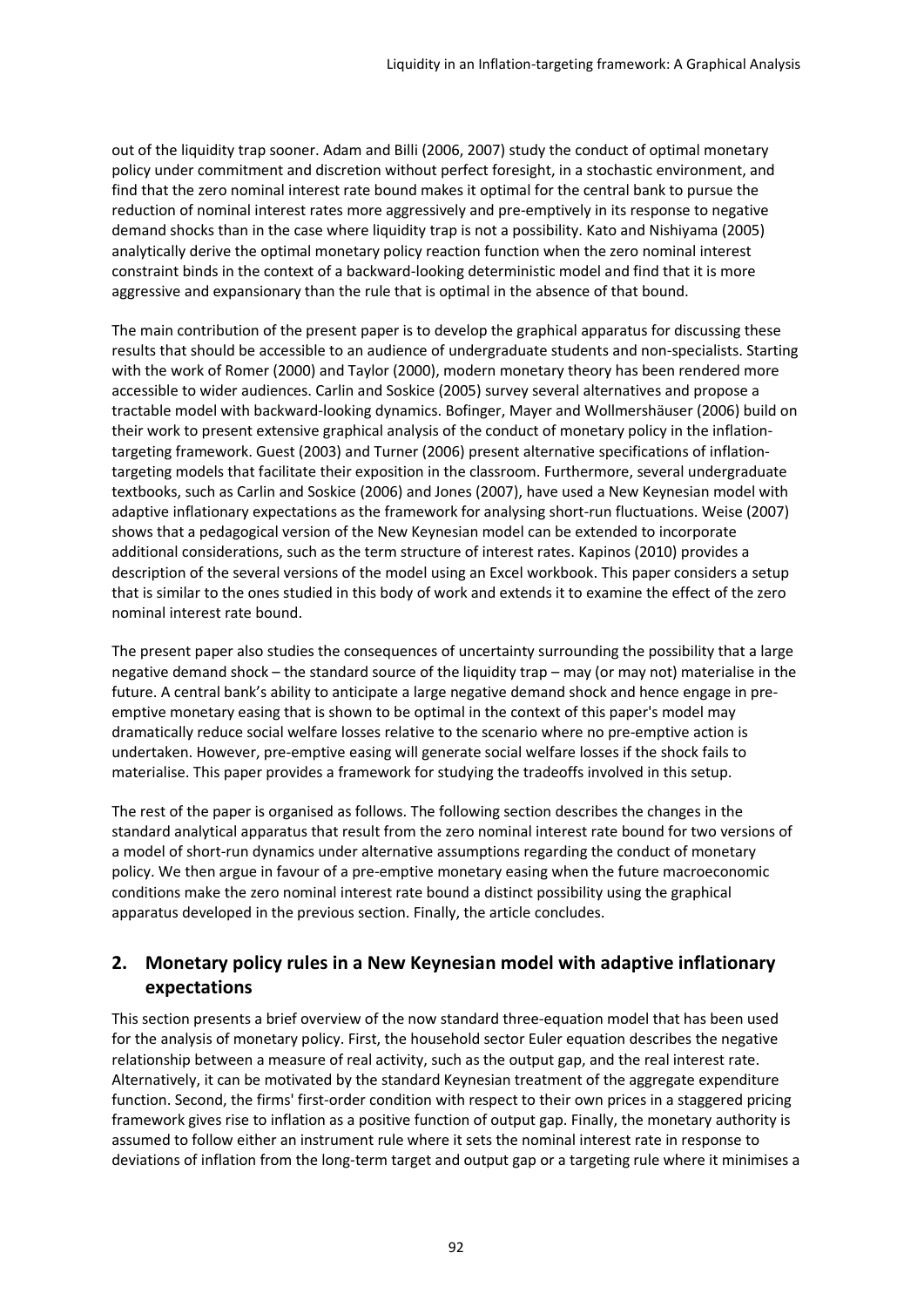social welfare loss function period by period.<sup>3</sup> The former was proposed by Taylor (1993) as a descriptor of the conduct of monetary policy in the United States and the latter can be derived as a second-order approximation of the household utility function.

#### *Instrument version*

A popular way to model a central bank's decision to set the nominal interest rate is by means of a Taylor rule, whereby the target rate is a function of inflation, output gap and possibly other variables. Clarida, Gali and Gertler (2000) provide a comprehensive study that analyses the Taylor rule in the context of the US data. This monetary rule (referred to as the MR schedule in this paper) has the pedagogical advantage of discussing the systematic conduct of monetary policy without resorting to calculus. The instrument version of the model, therefore, is defined by the standard IS, aggregate supply (AS), and MR equations:

$$
x_t = \sigma r^* - \sigma (i_t - \pi_t) + \varepsilon_t^x, \tag{1}
$$

$$
\pi_t = \pi_{t-1} + \kappa x_t + \varepsilon_t^{\pi},\tag{2}
$$

and

$$
i_t = i^* + \gamma_\pi (\pi_t - \pi^*) + \gamma_x x_t + \varepsilon_t^i,
$$
\n(3)

where  $\pi^*$  is the inflation rate targeted by the central bank,  $\mathsf{r}^*$  is the long-run real interest rate that is consistent with the output gap of zero and, as it follows,  $i^* = r^* + \pi^*$ ;  $\pi_t$  is inflation,  $x_t$  is the output gap and  $i_t$  is the nominal interest rate.<sup>4</sup> The so-called Taylor principle states that the stabilising monetary policy requires that the central bank should respond to a percentage increase in inflation by raising the nominal interest rate by more than 1%, hence  $\gamma_{\pi}$ >1. Empirical studies of versions of the model that feature forward-looking expectations, such as Cho and Moreno (2006) and Rabanal and Rubio-Ramirez (2005), suggest that the values for the elasticity of intertemporal substitution, σ, slope of the Phillips curve, κ, and the degree of central bank's responsiveness to output gap,  $γ<sub>π</sub>$ , all fall in the range between 0 and 1. Plugging (3) into (1) and solving for inflation, one can obtain the aggregate demand (AD) relation:

$$
\pi_t = \pi^* + \frac{\varepsilon_t^* - \sigma \varepsilon_t^i}{\sigma(\gamma_\pi - 1)} - \frac{\sigma \gamma_\times + 1}{\sigma(\gamma_\pi - 1)} x_t.
$$
\n(4)

Together with (2) it determines the equilibrium output gap and inflation; the latter is taken as exogenous in (1) and (3). Note that the Taylor principle ensures that the slope of aggregate demand is negative.

$$
i_t = r^* + \pi_t - \frac{1}{\sigma}x_t + \frac{1}{\sigma}\varepsilon_t^x,
$$

 $\overline{a}$ 

 $^3$  Svensson (2002, 2003b) introduced this 'instrument'/'targeting' nomenclature to distinguish between a monetary policy response function that sets the nominal interest rate as a linear function of inflation and output gap and the central bank's minimisation of a social welfare loss objective.

<sup>&</sup>lt;sup>4</sup> Note that since the IS/MR diagrams below will have the nominal interest rate on the vertical axis, the graphical version of the IS schedule can be written as:

Unlike the models where the real interest rate features in the IS/MR plane, both IS and MR will shift due to changes in inflation. Introducing this minor complication, however, provides a more direct way to study the effect of the zero bound on the nominal interest rate.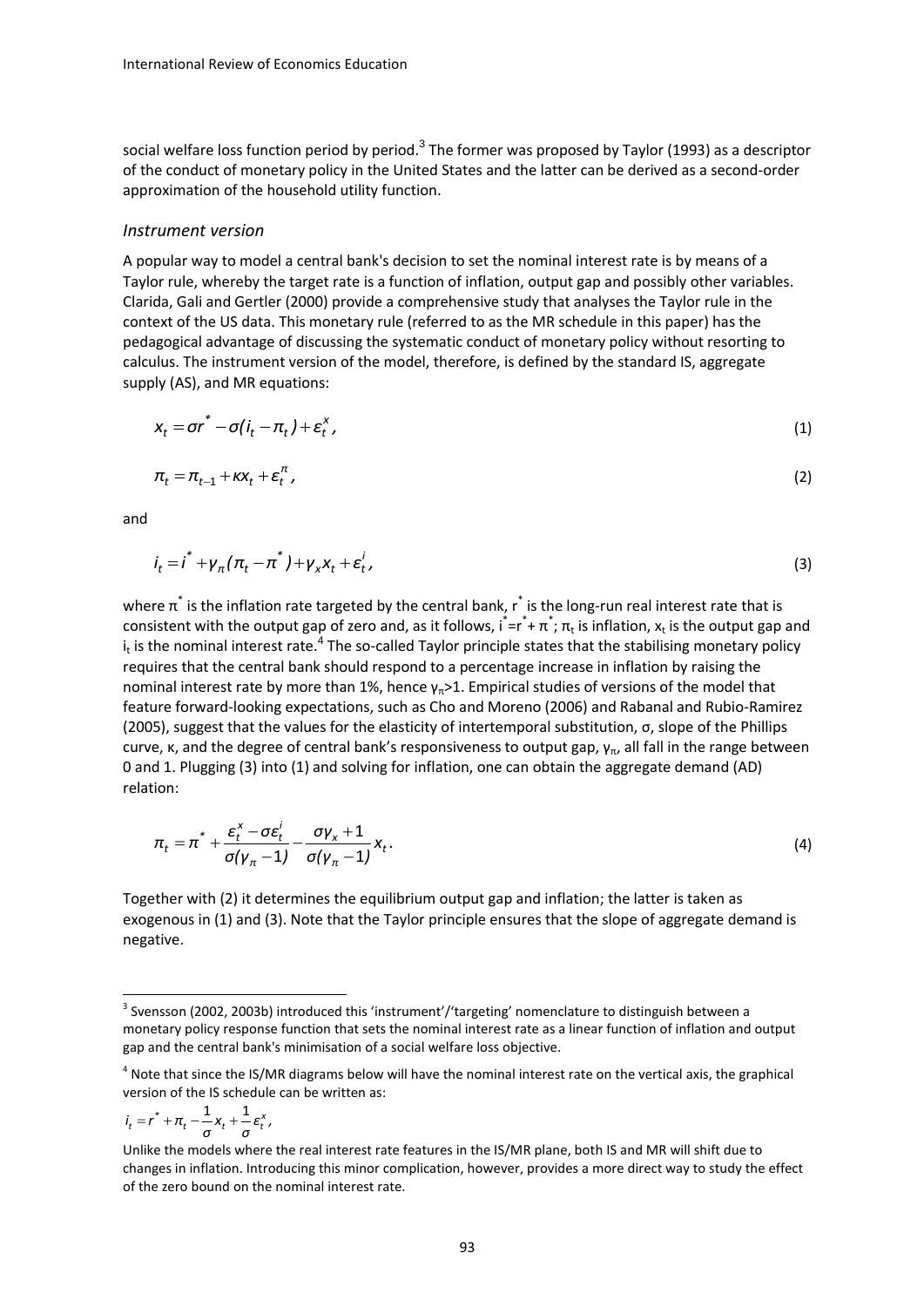As in the Keynesian tradition, the zero nominal interest rate bound on monetary policy becomes effective due to a large negative demand shock,  $\varepsilon_t^x$  $\varepsilon^{x}_{t}$  <0.<sup>5</sup> Formally, the condition for the requisite size of the negative demand shock to generate the liquidity trap is given by the following inequality:

negative demand shock to generate the liquidity trap is given by the following inequality:  
\n
$$
\varepsilon_t^x \le -\frac{\sigma \kappa (\gamma_\pi - 1) + \sigma \gamma_x + 1}{\kappa \gamma_\pi + \gamma_x} r^* + \frac{(\gamma_\pi - 1)(1 - \sigma \kappa)}{\kappa \gamma_\pi + \gamma_x} \pi^* + \frac{\sigma \gamma_x + \gamma_\pi}{\kappa \gamma_\pi + \gamma_x} (\pi_{t-1} + \varepsilon_t^\pi) - \frac{1 - \sigma \kappa}{\kappa \gamma_\pi + \gamma_x} \varepsilon_t^i
$$
\n(5)

This inequality has an intuitive interpretation. To make the bound effective, the negative demand shock has to overcome the positive pressure on the interest rate coming from a contractionary monetary policy shock, <sup>6</sup> the long-run real interest, a cost-push shock and the long-run inflation target. Note that, since in the long run  $\pi_{t-1}$ = $\pi^*$ , the coefficient on the long-run inflation target will be

 $-\frac{1-\sigma K+\gamma_\pi\sigma K+\sigma\gamma_\chi}{2}<0$ . This has important implications to be discussed more fully below. A higher  $K\gamma_\pi + \gamma_x$ 

choice for the long-run inflation target by the central bank makes it less likely that a negative demand shock of a given size will generate the liquidity trap by providing an inflationary cushion.<sup>7</sup>

Once the negative demand shock is sufficiently large, the IS and MR equations change to reflect the zero nominal interest rate bound. The latter is now simply given by  $i_t=0$ , while the IS schedule (1) and, correspondingly, AD schedule (4) become, respectively:

$$
x_t = \sigma r^* + \sigma \pi_t + \varepsilon_t^x, \tag{6}
$$

$$
i_t = r^* + \pi_t - \frac{1}{\sigma} x_t + \frac{1}{\sigma} \varepsilon_t^x. \tag{7}
$$

This suggests that the IS schedule becomes vertical and the AD schedule becomes upward sloping. The latter result is obtained because the central bank will no longer be able to engage in stabilising monetary policy and lower the nominal interest rate more than proportionately in response to a given decrease in inflation, because the nominal interest rate is at zero. Furthermore, comparing the slopes of

$$
i_t = r^* - \frac{(\gamma_{\pi} - 1)(1 - \sigma \kappa)}{\sigma \kappa (\gamma_{\pi} - 1) + \sigma \gamma_{\times} + 1} \pi^* + \frac{\sigma \gamma_{\times} + \gamma_{\pi}}{\sigma \kappa (\gamma_{\pi} - 1) + \sigma \gamma_{\times} + 1} (\pi_{t-1} + \varepsilon_t^{\pi})
$$
  
+ 
$$
\frac{\kappa \gamma_{\pi} + \gamma_{\times}}{\sigma \kappa (\gamma_{\pi} - 1) + \sigma \gamma_{\times} + 1} \varepsilon_t^{\kappa} + \frac{1 - \sigma \kappa}{\sigma \kappa (\gamma_{\pi} - 1) + \sigma \gamma_{\times} + 1} \varepsilon_t^{\kappa}.
$$

-

Setting this equation equal to zero and solving for the demand shock, one can obtain the size of the shock necessary to make the zero nominal interest rate constraint binding. If the liquidity trap is induced by a negative supply shock, the economy will first experience lower inflation and a positive output gap, as the AS schedule shifts down, and then, as adaptive expectations start working, the AS will keep shifting down along the upward-sloping portion of the AD schedule until output gap is zero. Hence the economy will settle at a lower inflation rate and zero output gap, a scenario not nearly as dramatic as the model's response to large negative demand shock.

 $^6$  Clearly, the central bank would generate large costs in terms of a negative output gap by engaging in a discretionary contraction while the demand shock is large and negative.

 $^7$  There are additional benefits associated with higher inflation targets. Sensitivity analysis with respect to key parameters of the infinite horizon model laid out in the Appendix and impulse response functions of the variables to an anticipated future negative demand shock are available from the author upon request. These results show that when the shock materialises, the relative gains from pre-emptive easing discussed below decline sharply, suggesting that guessing whether or not a sizeable negative shock will realise will be less necessary. See Billi (2009) for a derivation of a positive optimal inflation rate under model uncertainty and occasionally bounding zero nominal interest rate and Billi and Kahn (2008) for a tractable discussion of issues driving this result.

 $<sup>5</sup>$  In particular, solving (2) and (4) for equilibrium inflation and output and using (3) to determine the equilibrium</sup> interest rate, we have: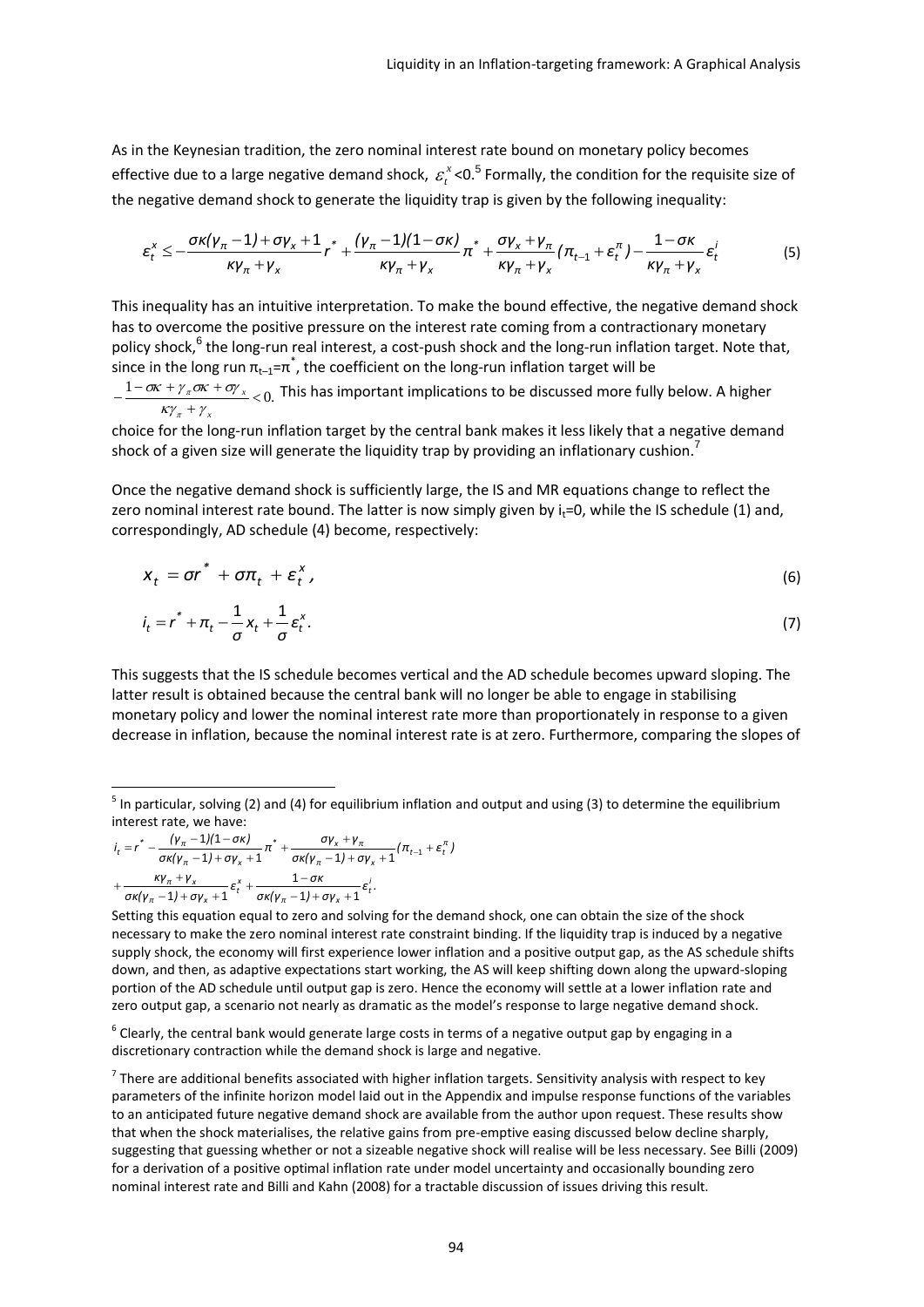(7) and (2), a straightforward determinacy condition must be satisfied for unique equilibrium inflation and output gap to exist:

$$
\frac{1}{\sigma} > \kappa. \tag{8}
$$

This is, the upward-sloping branch of AD must be steeper than AS. If this condition does not hold, a unique equilibrium will not exist in this model.



**Figure 1** Transitory vs. permanent negative demand shock in the instrument model

Figure 1 demonstrates the effect of a large negative demand shock using the graphical representation of the model's schedules, assuming that the model is characterised by the long-run equilibrium at time t=0. For simplicity, the figure assumes that the shock at t=1 is such that the equilibrium nominal interest rate exactly equals 0. The left panel assumes that the shock is transitory and fully disappears at t=2. The IS schedule shifts down from  $IS_0$  to  $IS_1$  due to the shock and the effect of lower equilibrium inflation. The MR shift from  $MR_0$  to  $MR_1$  is also motivated by lower equilibrium inflation, but, once the zero bound on the nominal interest rate is reached, it becomes horizontal. Since the central bank is no longer able to follow the Taylor principle and respond to falling inflation by decreasing the nominal interest rate by even larger amounts, the AD schedule becomes upward-sloping. At t=2, firms peg their inflationary expectations to the equilibrium level of  $\pi$  at t=1 and the AS schedule shifts down to AS<sub>2</sub>. However, by then the effect of the transitory shock on the AD schedule has disappeared, hence AD returns to  $AD_2=AD_0$ . This means that  $\pi_2 > \pi_1$  and, as inflationary expectations adjust adaptively, the economy eventually returns to the long-run equilibrium.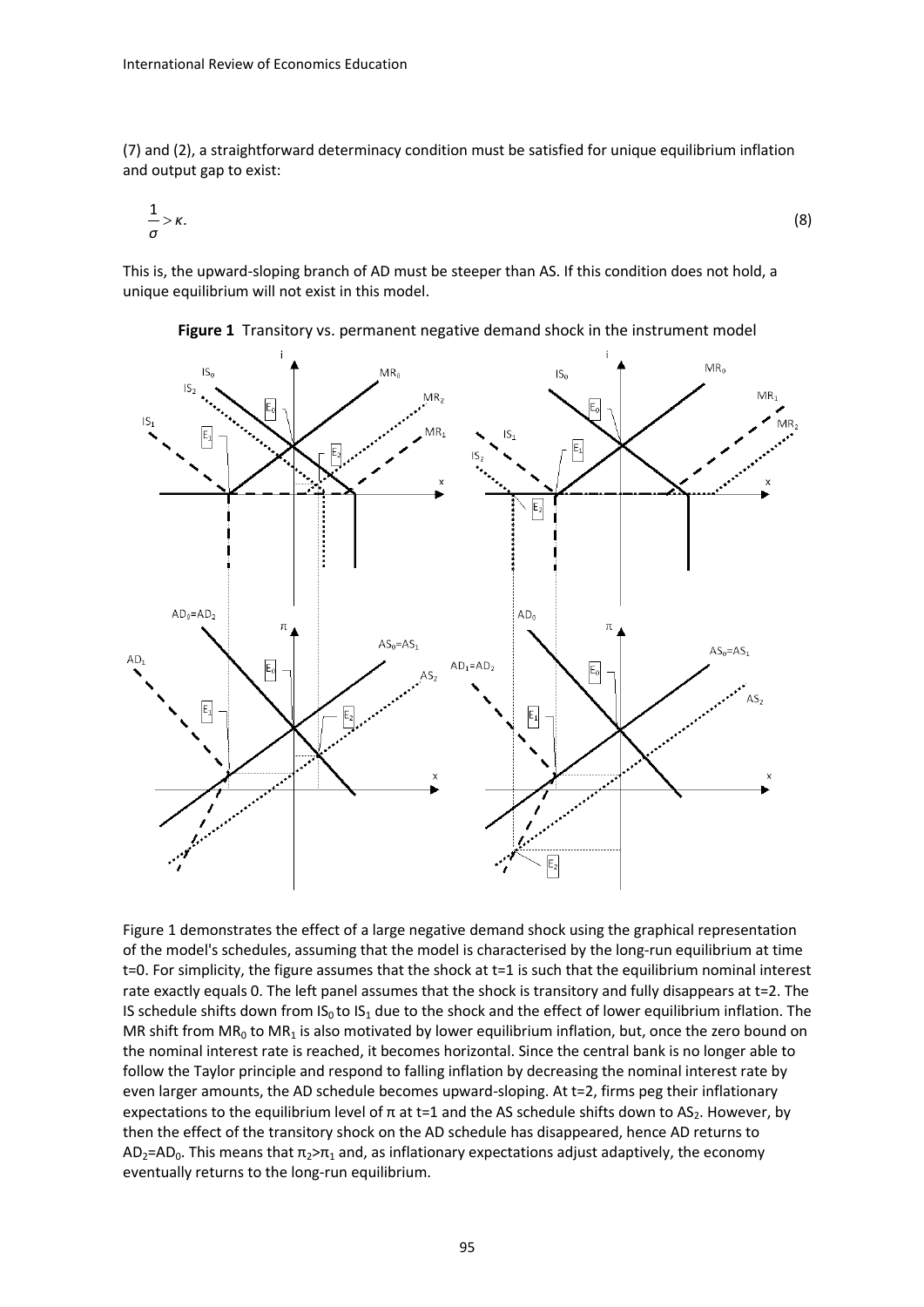The right panel of Figure 1 demonstrates that for the liquidity trap to be a salient issue in this model, the negative demand shock has to be sufficiently persistent. In this panel, the demand shock is permanent:  $AD_0$  shifts down to  $AD_1=AD_2$  and stays in that position. Now that lower equilibrium inflation pushes the AS schedule downwards in subsequent time periods along the upward-sloping demand schedule, the model does not have a stable equilibrium: output gap and inflation will both fall indefinitely.<sup>8</sup> As inflation falls, the vertical IS schedule shifts farther to the left.

Avoiding the liquidity trap, therefore, is necessary to prevent economic destabilisation in this setup. The next section will discuss how this may be done by the central bank's engaging in pre-emptive expansionary monetary policy. Alternatively, instructors may discuss the use of fiscal policy that here is modelled by the demand shock,  $\varepsilon_t^x$ . A negative demand shock that comes, for instance, from a dramatic decrease in asset prices may be offset by means of a fiscal expansion. Timing issues are also critical here: the longer the fiscal policy makers wait to implement a stimulus package, the deeper the economy will sink into a recession.

Figure 1 also illustrates the recent ostensibly puzzling finding of Eggertsson (2008): an adverse costpush shock, say, due to higher unionisation rates that raise firms' labour costs, will have beneficial effects on output gap and inflation and help the economy escape from the liquidity trap. This result has an intuitive interpretation. The main problem in a liquidity trap is falling inflation, which, since the nominal interest rate is at zero, raises the real interest rate and depresses the output gap that, in turn, lowers inflation even further. A cost-push shock raises inflation and hence breaks this vicious cycle. Of course, the benefits of these higher labour costs pertain only to the situation when the zero nominal interest rate bound is effective. Implementing policies that permanently increase firms' costs may be hard to reverse, once the economy recovers from the liquidity trap.

#### *Targeting version*

-

Svensson (2002, 2003b) has long criticised the use of Taylor rules as descriptors of monetary policy. Although they do seem to summarise a large proportion of a modern central bank's decision-making process, no central bank has formally committed to following such a rule. Instead, the conduct of monetary policy may be more adequately described by the central bank's choosing a nominal interest rate so as to minimise a discounted stream of social welfare losses given by the weighted average of squared departures of inflation from its target level and output gap from its target level of zero. Carlin and Soskice (2005, 2006) provide a graphical description of this problem in the case where the zero nominal interest rate does not place a bound on the conduct of monetary policy.<sup>9</sup>

In this sub-section, instead of following an instrument rule, such as (3), the central bank conducts optimal monetary policy by minimising a social welfare loss objective on a period-by-period basis

<sup>&</sup>lt;sup>8</sup> Note that this does not happen with respect to a permanent negative demand shock that is small enough not to induce the liquidity trap. In that case, the economy will eventually converge to zero output gap and lower long-run level of inflation; this point is discussed in the following section. Furthermore, it should be clear that the sustained fall in output gap and inflation is due to adaptive inflationary expectations. A similar, if smaller in magnitude, result would hold if a fraction of firms anchored their expectations to the central bank's inflation target and the remaining firms continued to form their expectations adaptively. It is also possible to study the effect of a permanent demand shock with forward-looking expectations, as in Eggertson and Woodford (2003); however, that setup does not lend itself easily to graphical analysis.

 $9$  Wiese (2007) also moves away from the Taylor rule description of monetary policy and allows the central bank to set the interest rate exogenously. Postulating a social welfare loss function provides a criterion for the level that the central bank may want to choose.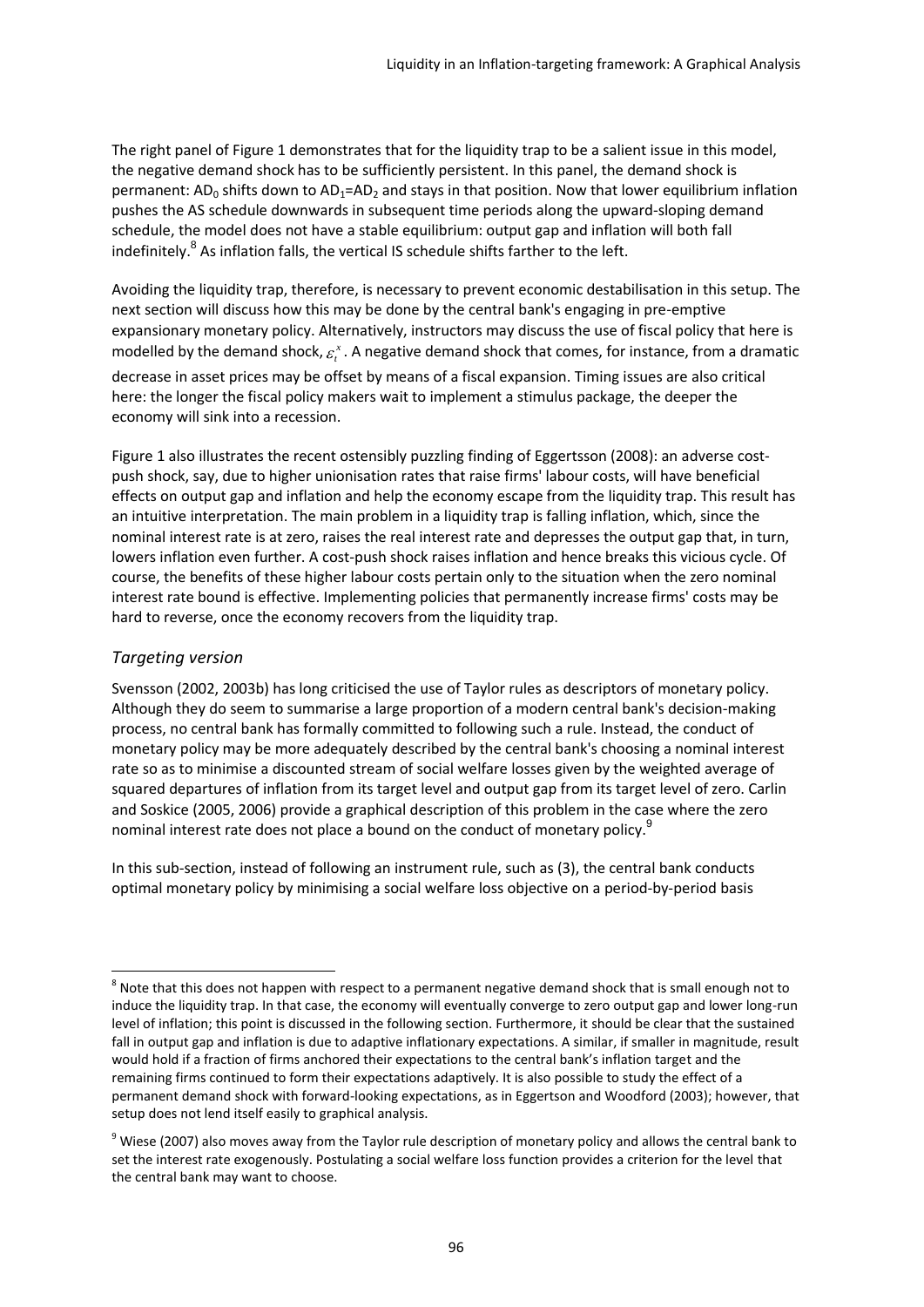without taking into consideration the effect of adaptive inflationary expectations on future outcomes.<sup>10</sup> Algebraically, the central bank solves:

$$
\min_{\pi_t, x_t} \left\{ \left( \pi_t - \pi^* \right)^2 + \alpha x_t^2 \right\} \tag{9}
$$

subject to (2). The first-order condition to this problem is the aggregate demand schedule:

$$
\pi_t = \pi^* - \frac{\alpha}{\kappa} x_t. \tag{10}
$$

and the interest rate consistent with implementing this optimal policy can be recovered from (1).

Ordinarily, it is only a cost-push shock that represents a trade-off between stabilising inflation and output gap and generates a social welfare loss; relatively small demand shocks can be offset by adjusting the nominal interest rate, such that  $\Delta t_t = \frac{1}{\sigma} \varepsilon_t^x$ .  $\Delta l_t = \frac{1}{\epsilon_t} \varepsilon_t^x$ . However, if the negative demand shock is sufficiently large, the zero nominal interest rate bound becomes effective and the central bank will not be able to offset the shock fully.<sup>11</sup> The zero nominal interest rate bound, therefore, will become binding if:

$$
\varepsilon_t^{\mathsf{x}} \leq -\sigma r^* + \frac{\kappa(1-\sigma\kappa)}{\kappa^2+\alpha} \pi^* - \frac{\alpha\sigma+\kappa}{\kappa^2+\alpha} (\pi_{t-1} + \varepsilon_t^{\pi}), \tag{11}
$$

where the intuitive interpretation is similar to (11). If this conditions holds, then the central bank will not be able to act in the optimal manner, hence aggregate demand will not be given by (10) but by (7). That is, the AD schedule will again become upward-sloping, if condition (11) is met and inflation is decreasing.

Figure 2 illustrates how the targeting model responds to a permanent negative demand shock at time *t=1* starting in the long-run equilibrium at *t=0*. The left panel shows the effect of a shock that is sufficiently small to be offset without the nominal interest rate falling to zero. The shock pushes the IS schedule to the left<sup>12</sup> but the central bank can pick a point on this schedule that fully offsets the effect of the shock on the position of the AD schedule.

$$
i_t = r^* - \frac{\kappa (1 - \sigma \kappa)}{\sigma(\kappa^2 + \alpha)} \pi^* + \frac{\alpha \sigma + \kappa}{\sigma(\kappa^2 + \alpha)} (\pi_{t-1} + \varepsilon_t^{\pi}) + \frac{1}{\sigma} \varepsilon_t^{\kappa}.
$$

 $10$  The setup where the central bank minimises the expected discounted stream of social welfare losses is dealt with algebraically in the next section.

 $11$  Solving for the equilibrium output gap and inflation using (2) and (10) and plugging the result into (1), we can find the equilibrium interest rate as:

One can then set the nominal interest rate to zero and solve for the demand shock to obtain its value that would trigger the liquidity trap.

 $12$  The graph shows the final position of the IS schedule that also incorporates the change in equilibrium inflation.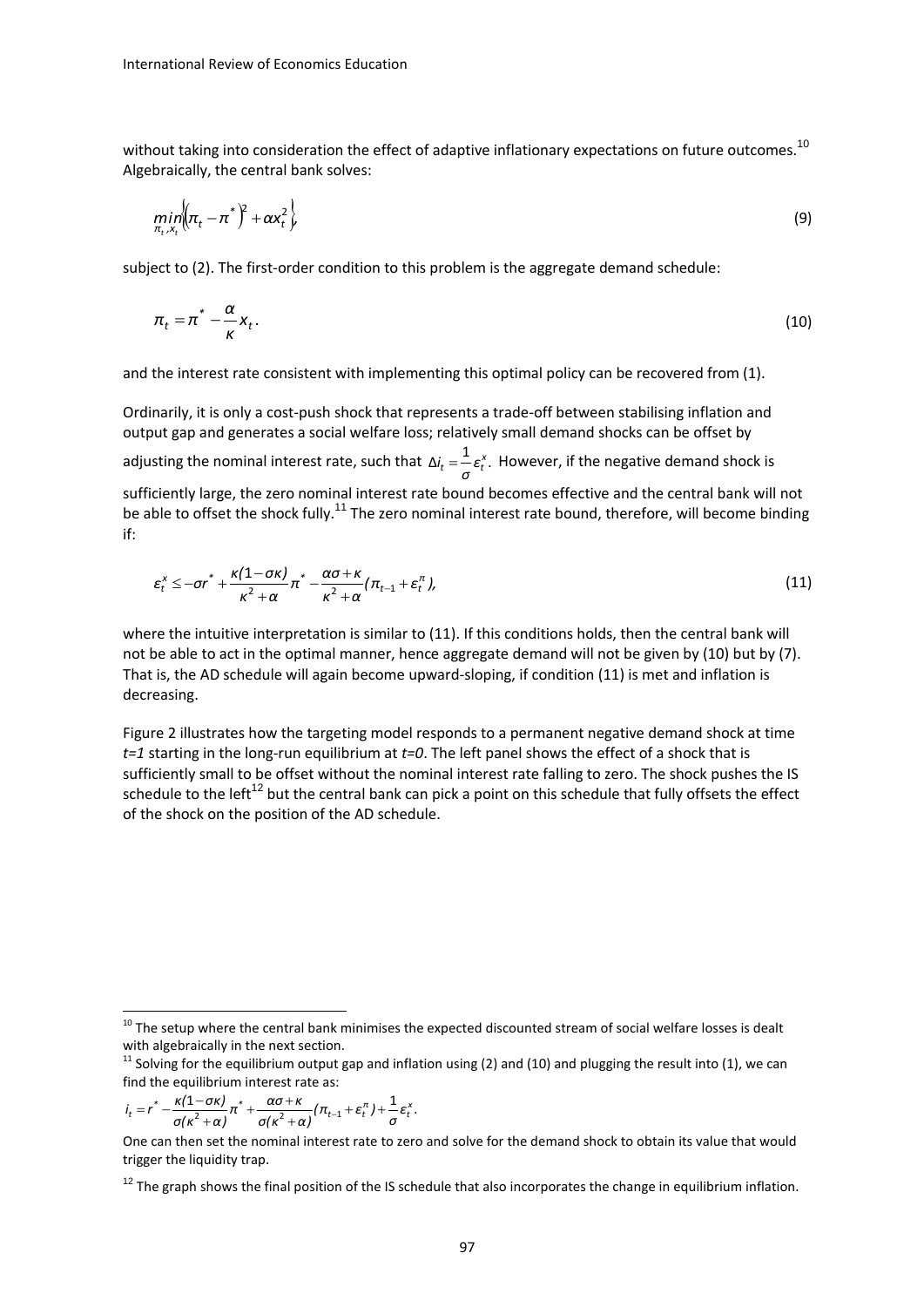

**Figure 2** Liquidity trap in the targeting model: small vs. large shock

The right panel of Figure 2 demonstrates what happens when picking the optimal point on the new IS schedule would imply an equilibrium nominal interest rate that is less than zero. Now that the central bank is bound by the zero interest rate constraint, it will operate on the upward-sloping portion of the AD schedule given by (7), as it is unable to achieve a bliss point with respect to the social welfare loss function. The ellipse centred on the long-run equilibrium point describes the social welfare loss that is thus incurred, assuming that  $0 < \alpha < 1$ , i.e. that the central bank cares more about stabilising inflation than output gap.<sup>13</sup> As in the right panel of Figure 1, once the equilibrium outcome happens on the upward-sloping portion of the AD schedule, the AS schedule will start shifting down, increasing the magnitude of the negative output gap, lowering inflation, and generating ever larger social welfare losses.

-

<sup>&</sup>lt;sup>13</sup> For  $\alpha$  = 1, the social welfare loss will be represented by a circle; for  $\alpha$  > 1, it will be represented by an ellipse elongated along the vertical axis.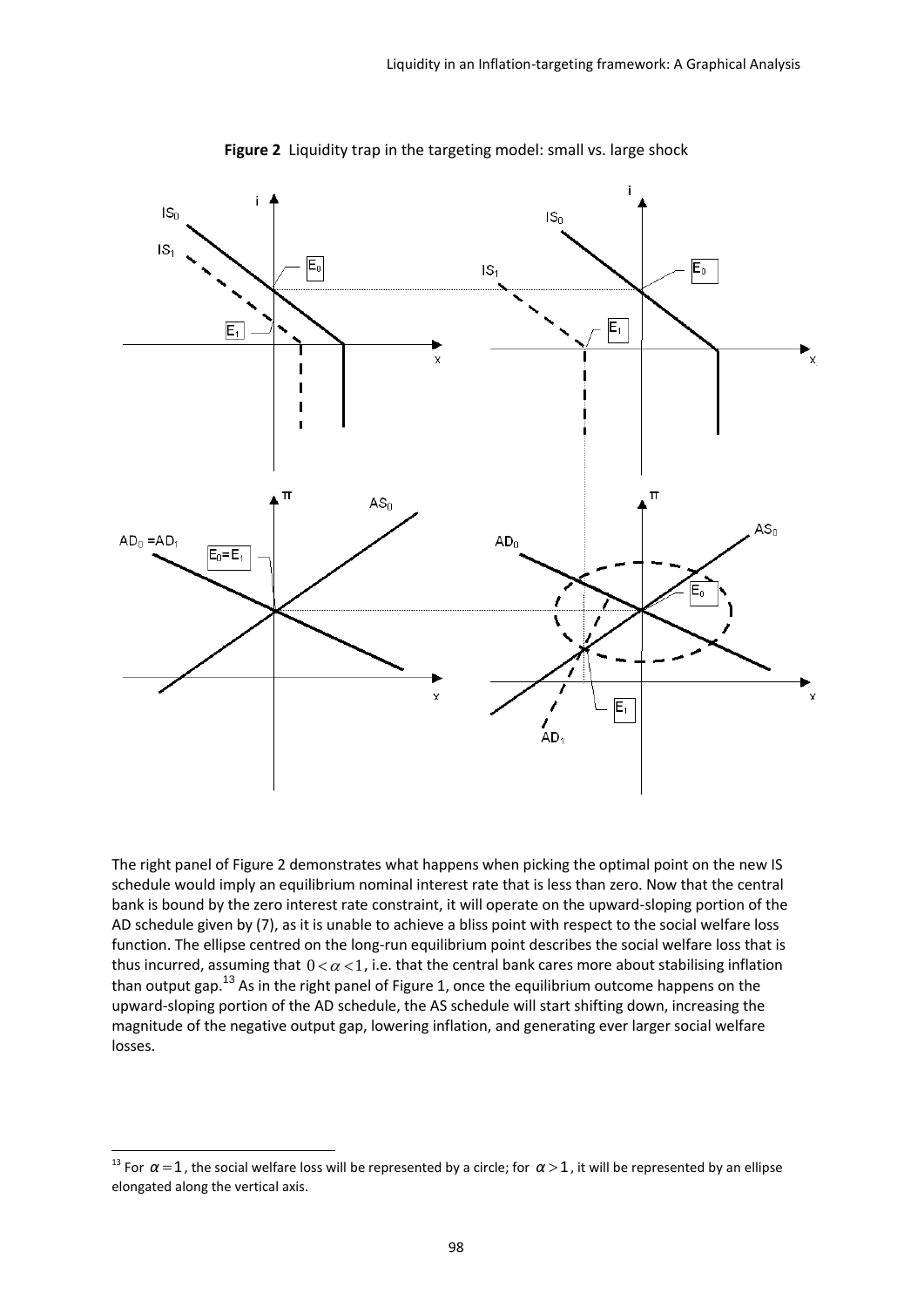# **3. A case for pre-emptive monetary easing**

In early 2008, the US Federal Reserve pursued an aggressive series of interest rate cuts that was unprecedented in its scope. At an emergency meeting on 22 January, the Federal Open Market Committee (FOMC) made the first 0.75% cut in the target federal funds rate (FFR), the largest single-day decrease since the early 1980s. This action came a week before the regularly scheduled meeting on 30 January, when the FOMC cut the FFR target by another 0.5%. On 18 March, the FOMC decided to further the cut by another 0.75% and followed up on 30 April, reducing the target rate by another 0.25% to 2%. The last two actions generated some disagreement within the FOMC, with Richard Fisher (President of the Dallas Fed) and Charles Plosser (President of the Philadelphia Fed) voting against the measures both times. The FOMC press releases acknowledged inflationary risks and the decisions drew heavy criticism from a number of prominent monetary economists. For instance, Rogoff (2008) described the United States as 'ground zero for global inflation'. The series of interest rate cuts undertaken by the Fed then took a pause until the fall of 2008.

Why did the Fed undertake this bold policy action? Although, given the extent of the financial crisis that unfolded in the fall of 2008 with short-term interest rates hitting zero in December, it may seem that the Fed was insufficiently aggressive it its cuts, in real time, its decision-making seemed extraordinarily expansionary. With some measures of inflation, such as the Consumer Price Index, registering annualised increases in excess of 4%, the highest level in about two decades, the Fed's focus on stimulating the real side of the economy was far from uncontroversial. This section attempts to provide a graphical apparatus that should facilitate the explanation of possible alternatives to an advanced undergraduate audience.

The Appendix lays out the theoretical motivation for pre-emptive monetary easing. Instead of myopically following the optimisation problem described by (9), the central bank optimises the discounted stream of social welfare losses over the infinite horizon, recognising the effect of adaptive inflationary expectations on future outcomes. Although dynamic optimisation may be accessible to some students, the technical treatment of this problem is considerably more complex than the simple framework discussed above. Graphical treatment should be more than sufficient to illustrate how engaging in monetary expansion *prior* to an anticipated negative demand shock can improve macroeconomic outcomes. As before, the following two sub-sections discuss this scenario first in the instrument version of the model and then in the targeting one.

### *Pre-emptive easing in the instrument model*

Suppose that the central bank receives information that, in the next time period, there is a high probability that a large negative – and sufficiently persistent – demand shock will hit the economy. Given the discussion in the previous section, it should be clear that, if any monetary policy action is delayed until the shock hits, the economy will enter into a protracted recession, with no self-correcting mechanism to return it to the long-run equilibrium output gap of zero. If the central bank ordinarily sets the nominal interest rate using a Taylor rule (3), it may want to avoid this situation by pre-emptively applying a negative exogenous monetary shock,  $\varepsilon_0^i$  < 0 , before  $\,\varepsilon_1^{\,x}$  < 0 hits the economy in the subsequent time period. That is, given the prevailing conditions at *t=0*, the central bank will lower the nominal interest rate below the level suggested by the systematic component of the Taylor rule.

Figure 3 details this process: in the left panel,  $\varepsilon_1^x < 0$  does not materialise, whereas in the right panel it does. Pre-emptive easing accomplishes a downward shift of the MR schedule, from MR $_0^{NPE}$  – the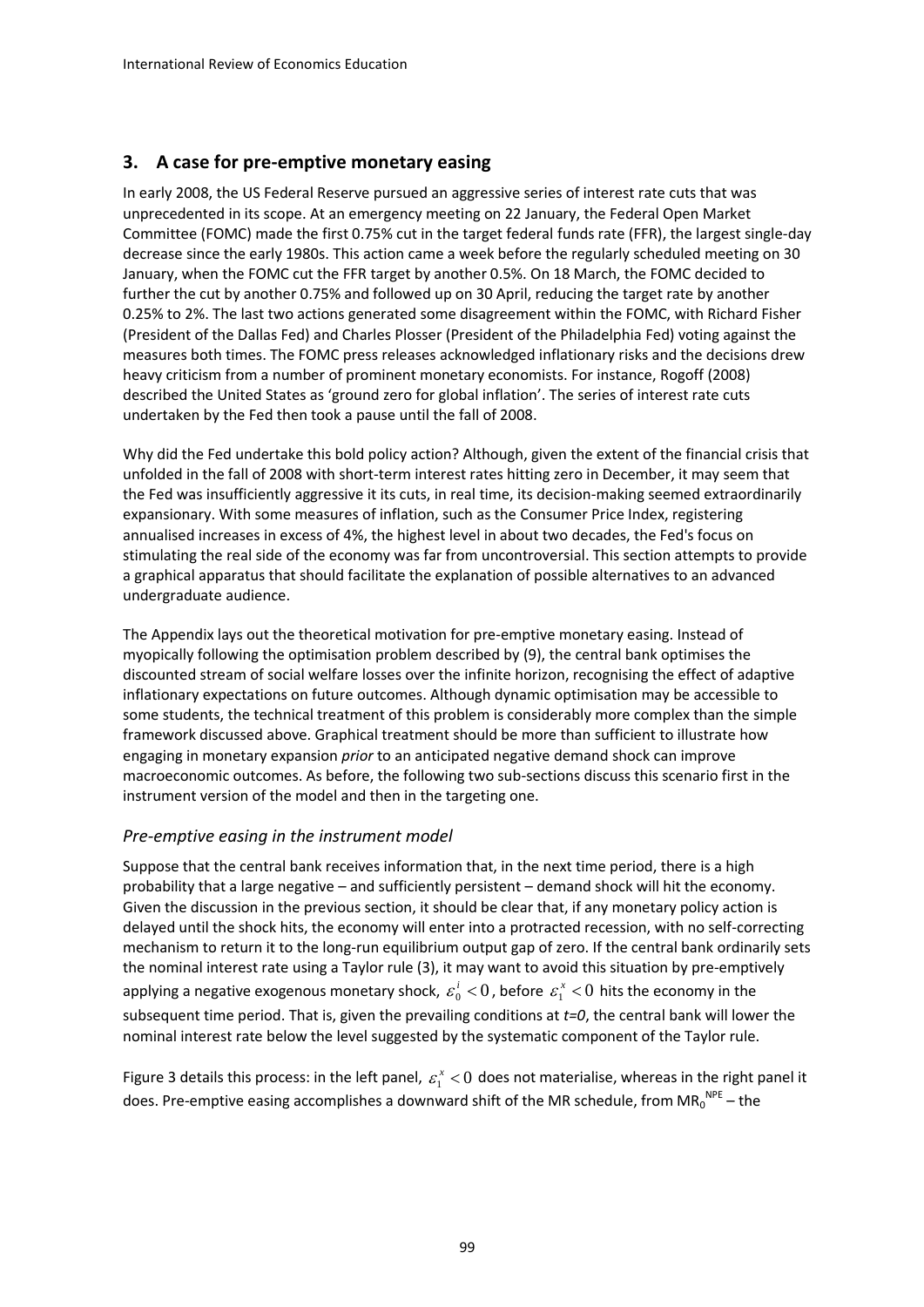

**Figure 3** Pre-emptive easing in IM: (left) shock doesn't materialise; (right) shock does materialise

benchmark of no pre-emptive easing – to MR<sub>0</sub><sup>PE</sup>.<sup>14</sup> The lower interest rate stimulates aggregate demand that shifts from AD<sub>0</sub><sup>NPE</sup> to AD<sub>0</sub><sup>PE</sup>. The higher equilibrium inflation will ensure that at *t=1* aggregate supply shifts up due to higher adaptive inflationary expectations. Since the shock does not materialise in the left panel, the central bank will have to generate a monetary contraction at *t=1*, shifting the MR schedule to MR<sub>1</sub><sup>PE</sup>. Relative to no pre-emptive action where the economy would be at rest in the longrun equilibrium, this will generate a recession to make inflation return to the target level. Furthermore, note that the central bank can accelerate the process of inflation returning to its long-run level by raising the nominal interest to a level exceeding that given by (10), if it wants to avoid, say, the loss of credibility associated with higher inflation.

The right panel of Figure 3 explains the difference between pre-emptive easing and strictly following (3) if  $\varepsilon_1^x$  < 0 does materialise. In the absence of pre-emptive easing, the economy falls into the liquidity trap and the subsequent dynamics follow as per the discussion that accompanied the right panel of Figure 1. With pre-emptive easing, however, the central bank has generated an inflationary cushion that allows for the nominal interest rate to stay positive, giving the monetary authority room for additional action. For simplicity, the figure assumes that under pre-emptive easing the central bank offsets the demand shock, so that the aggregate demand schedule returns to the long-run position.

-

<sup>&</sup>lt;sup>14</sup> The final position of MR<sub>0</sub><sup>PE</sup> accounts for the fact the pre-emptive easing gives rise to higher equilibrium inflation at *t=0* due to the upward-sloping AS schedule.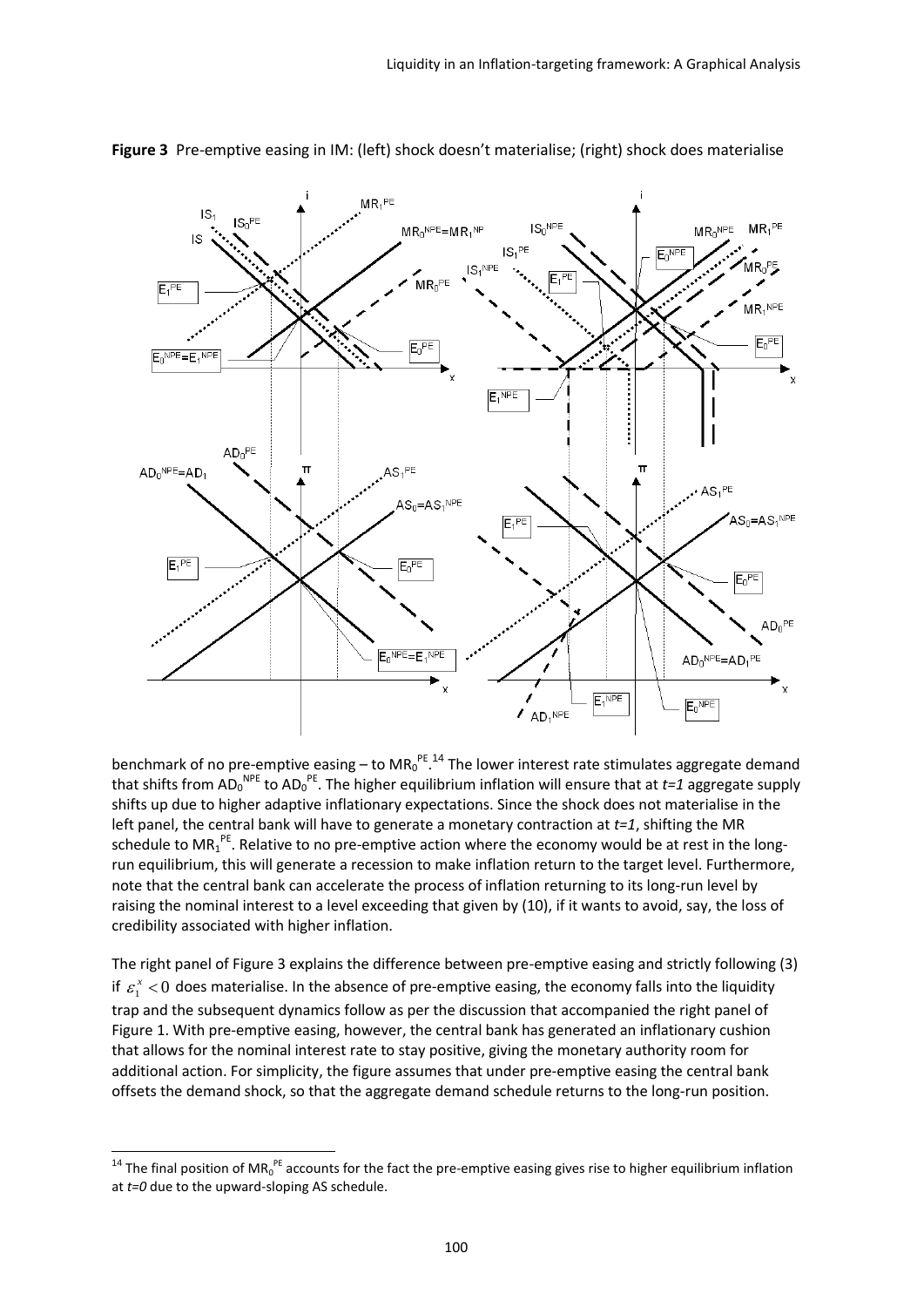#### *Pre-emptive easing in the targeting model*

This sub-section builds on the analysis carried out above and considers the possibility of departure from the optimal leaning-against-the-wind rule (10) when the central bank anticipates a large negative demand shock in the subsequent time period. In that case, the central bank may want to choose to lower the nominal interest rate pre-emptively, pushing out aggregate demand and generating a larger inflationary cushion that will make the onset of a liquidity trap in the next time period less likely.

The left panel of Figure 4 shows the effect of this pre-emptive easing, if the negative shock fails to materialise at *t=1*. The central bank lowers the nominal interest rate at *t=0*, which generates inflation above the long-run target level and pushes the IS schedule up to IS<sub>0</sub><sup>PE</sup>. Higher inflation at *t=0* will trigger higher inflationary expectations at *t=1*, shifting aggregate supply to AS<sub>1</sub><sup>PE</sup>. (As before, in the absence of pre-emptive easing, the AS schedule would have remained at its original position.) Since the shock actually does not materialise, the AD schedule returns back to the original position at *t=1*. The central bank now leans against the inflationary wind and generates a negative output gap to bring inflation down to the level given by its long-run target.

The right panel of Figure 4 describes the effect of pre-emptive easing if the shock does materialise. In the absence of pre-emptive easing, the zero bound on the nominal interest rate becomes effective in *t=1*, which generates a relatively large social welfare loss in that time period and, if the shock is sufficiently persistent, more – and potentially larger – social welfare losses in the subsequent time periods. With pre-emptive easing, however, the central bank has enough leeway to use the nominal interest rate to offset the effect of the negative demand shock, possibly returning the AD schedule to its long-run position, with a much smaller social welfare loss.



**Figure 4** Pre-emptive easing in TM: (left) shock doesn't materialise; (right) shock does materialise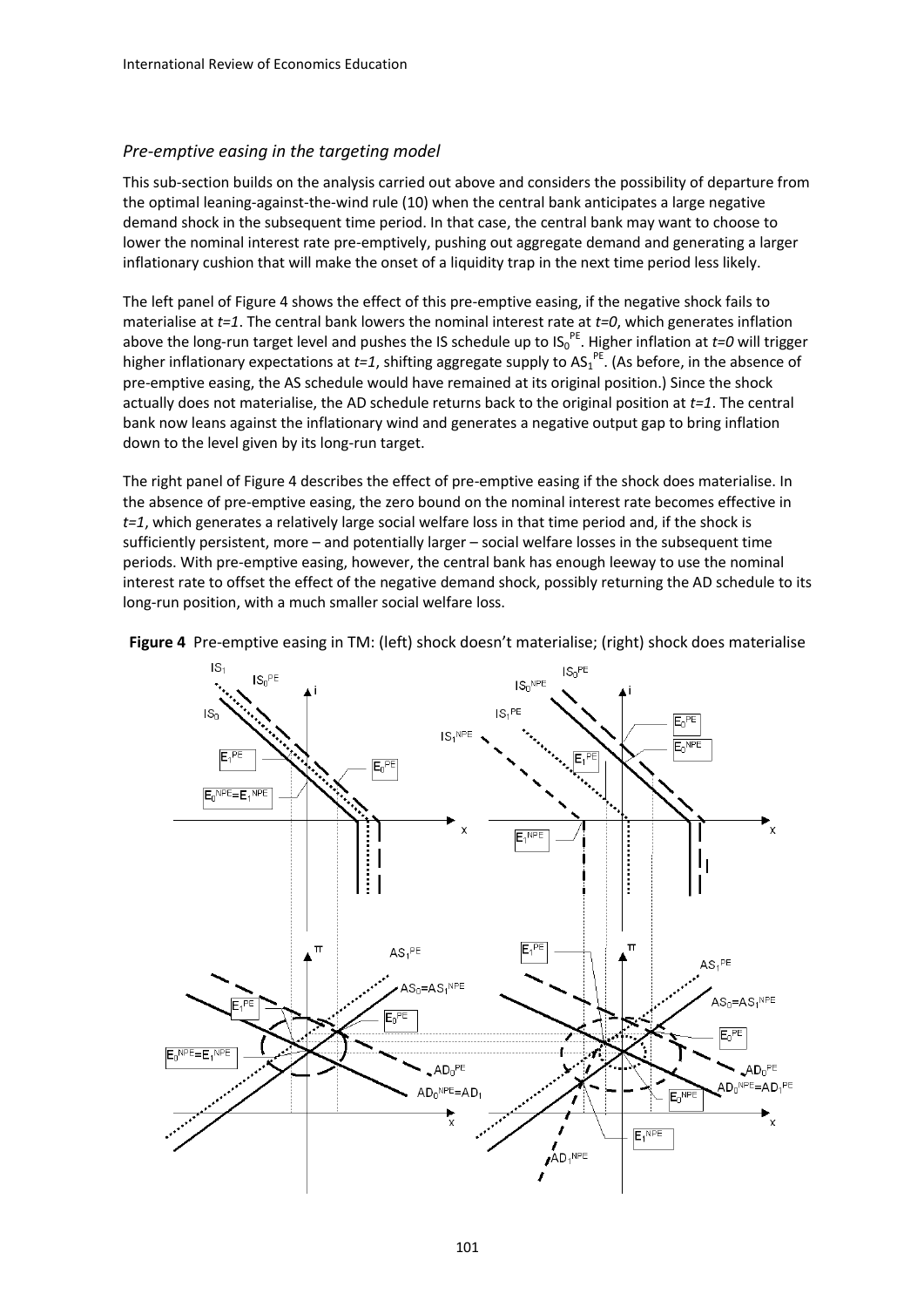#### **4. Conclusion**

This paper has developed the graphical apparatus for studying the effects of the zero nominal interest rate bound in the now standard model of short-run fluctuations with adaptive inflationary expectations. It has formally derived the result in the context of this model that an optimising central bank should engage in pre-emptive easing if the zero bound may be effective in the future. Furthermore, it has related its main findings to the recent policy-making challenges faced by the US Federal Reserve.

Of course, the model studied here is intentionally simplified, so that it can be captured graphically in an accessible fashion. In so doing, it has abstracted from important issues, such as the role of the forwardlooking behaviour and the loss of inflation-fighting credibility that engagement in pre-emptive easing may bring. Exploring this agenda is an ongoing effort that will undoubtedly intensify in the near future.

#### **References**

Adam, K. and Billi, R. (2006). 'Optimal Monetary Policy under Commitment with a Zero Bound on Nominal Interest Rates', *Journal of Money, Credit, and Banking*, vol. 38(7), pp. 1877–1905.

Adam, K. and Billi, R. (2007). 'Discretionary Monetary Policy and the Zero Lower Bound on Nominal Interest Rates', *Journal of Monetary Economics*, vol. 54(3), pp. 728–52.

Ball, L. (1999). 'Efficient Rules for Monetary Policy', *International Finance*, vol. 2, pp. 63–83.

Billi, R. (2009). 'Optimal Inflation Rate for the US Economy', *Federal Reserve Bank of Kansas City Working Paper 07-03*.

Billi, R. and Kahn, G. (2008). 'What is the Optimal Inflation Rate?', *Federal Reserve Bank of Kansas City Economic Review.* 2<sup>nd</sup> Quarter.

Bofinger, P., Mayer, E. and Wollmershäuser, T. (2006). 'The BMW Model: A New Framework for Teaching Monetary Economics', *Journal of Economic Education*, vol. 37(1), pp. 98–117.

Carlin, W. and Soskice, D. (2005). 'The 3-Equation New Keynesian Model – A Graphical Exposition', *Contributions to Macroeconomics*, vol. 5(1), article 13.

Carlin, W. and Soskice, D. (2006). *Macroeconomics: Imperfections, Institutions, and Policies*, Oxford: Oxford University Press.

Cho, S. and Moreno, A. (2006). 'A Small-Sample Study of the New-Keynesian Macro Model', *Journal of Money, Credit, and Banking*, vol. 38, pp. 1461–81.

Clarida, R., Gali, J. and Gertler, M. (1999). 'The Science of Monetary Policy: A New Keynesian Perspective', *Journal of Economic Literature*, vol. 37(4), 1661–1707.

Clarida, R., Gali, J. and Gertler, M. (2000). 'Monetary Policy Rules and Macroeconomic Stability: Evidence and Some Theory', *Quarterly Journal of Economics*, vol. 115(1), pp. 147–80.

Eggertsson, G. B. (2008). 'Was the New Deal Contractionary?', *Federal Reserve Bank of New York Working Paper*.

Eggertsson, G. and Woodford, M. (2003). 'The Zero Bound on Interest Rates and Optimal Monetary Policy', *Brookings Papers on Economic Activity*, vol. 34, 139–235.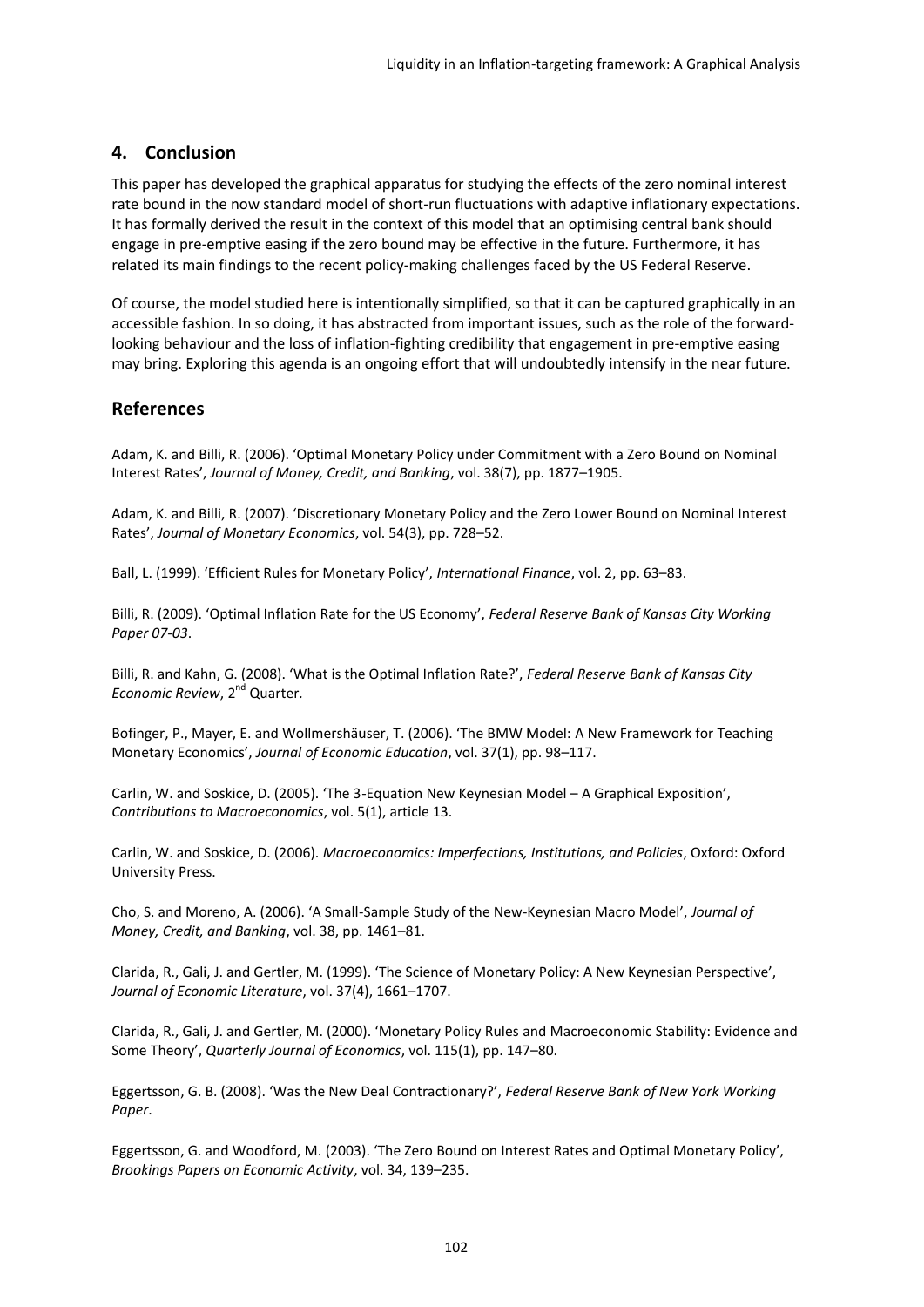Guest, R. (2003). 'Modifying the Taylor-Romer Model of Macroeconomic Stabilisation for Teaching Purposes', *International Review of Economics Education*, vol. 2(1), pp. 58–68.

Jeanne, O. and Svensson, L. (2007). 'Credible Commitment to Optimal Escape from a Liquidity Trap: The Role of the Balance Sheet of an Independent Central Bank', *American Economic Review*, vol 97, pp. 474–90.

Jones, C. (2007). *Macroeconomics,* New York: W.W.Norton.

Kapinos, P. (2010). "A New Keynesian Workbook," *International Review of Economics Education,* 9(1), 111- 123.

Kato, R. and Nishiyama, S-I (2005). 'Optimal Monetary Policy When Interest Rates Are Bounded at Zero', *Journal of Economic Dynamics and Control*, vol. 29, 97–133.

Rabanal, P. and Rubio-Ramirez, J. (2005). 'Comparing New Keynesian Models of the Business Cycle: A Bayesian Approach', *Journal of Monetary Economics*, vol. 52, pp. 1151–66.

Rogoff, K. (2008). 'An Inflation Reality Check', http://www.project-syndicate.org/commentary/rogoff40.

Romer, D. (2000). 'Keynesian Macroeconomics without the LM Curve', *Journal of Economic Perspectives*, vol. 14(2), 149–69.

Svensson, L. (1997). 'Inflation Forecast Targeting: Implementing and Monitoring Inflation Rates', *European Economic Review*, vol. 41, pp. 1111–46.

Svensson, L. (2002). 'Inflation Targeting: Should It Be Modeled as an Instrument Rule or a Targeting Rule?', *European Economic Review*, vol. 46, 771–80.

Svensson, L. (2003a). 'Escaping from a Liquidity Trap and Deflation: The Foolproof Way and Others', *Journal of Economic Perspectives*, vol. 17(4), pp. 145–66.

Svensson, L. (2003b). 'What Is Wrong with Taylor Rules? Using Judgment in Monetary Policy through Targeting Rules', *Journal of Economic Literature*, vol. 41, pp. 426–77.

Taylor, J. (1993). 'Discretion versus Policy Rules in Practice', *Carnegie-Rochester Conference Series on Public Policy*, vol. 39, 195–214.

Taylor, J. B. (2000). 'Teaching Modern Macroeconomics at the Principles Level', *American Economic Review Papers and Proceedings*, vol. 90(2), 90–4.

Turner, P. (2006). 'Teaching Undergraduate Macroeconomics with the Taylor-Romer Model', *International Review of Economics Education*, vol. 5(1), pp. 73–82.

Wiese, C. (2007). 'A Simple Wicksellian Macroeconomic Model', *The B. E. Journal of Macroeconomics (Topics)*, vol. 7(1), article 11.

Woodford, M. (2003). *Interest and Prices: Foundations of a Theory of Monetary Policy*, Princeton University Press, Princeton, NJ.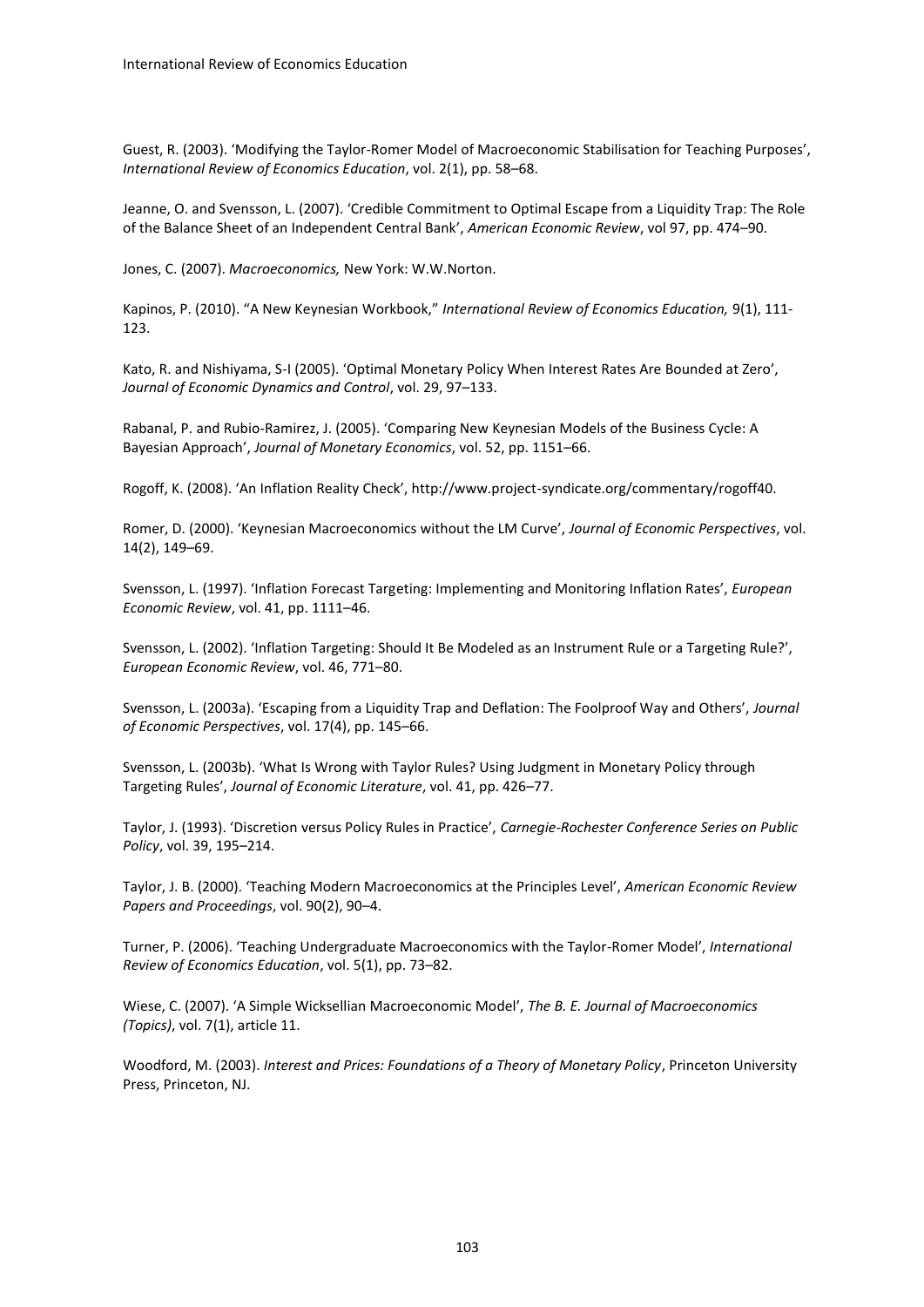#### **Appendix: Theoretical motivation for pre-emptive easing**

This appendix derives the theoretical motivation for pre-emptive easing along the lines of Kato and Nishiyama (2005) who also work with a backward-looking model following Ball (1999) and Svensson (1997). The model in this paper has a simpler lag structure, which allows us to arrive at the key result in a very accessible analytical fashion. Since inflationary expectations are backward-looking, this analysis is similar to the finding of Eggertsson and Woodford (2003) who show that with forward-looking inflationary expectations the liquidity trap can be avoided by promising to generate excess inflation, even after the effect of a persistent negative demand shock has passed.

Although minimising (9) provides a straightforward way to derive an aggregate demand relation that can be easily graphed, in practice, monetary authorities are concerned with the effect of their policy on future social welfare outcomes as well. Hence the more general formulation of the central bank's problem in the context of the model used in above is:

$$
\min_{\pi_t, x_t, i_t} \frac{1}{2} E_t \sum_{s=t}^{\infty} \theta^{s-t} \left\langle \pi_s - \pi^* \right\rangle^2 + \alpha x_s^2 \right\} \tag{A1}
$$

subject to (2), (1), and the nominal interest non-negativity constraint:

$$
i_{t} \geq 0. \tag{A2}
$$

The Lagrangian associated with this problem is:

The Lagrangian associated with this problem is:  
\n
$$
L = \frac{1}{2} E_t \sum_{s=t}^{\infty} \beta^{s-t} \left\{ \left( \pi_s - \pi^* \right)^2 + \alpha x_s^2 - \lambda_s^{4S} \left[ \pi_{s-1} + \kappa x_s + \varepsilon_s^{\pi} - \pi_s \right] - \lambda_s^{1S} \left[ \sigma r^* - \sigma (is - \pi s) + \varepsilon_s^{\times} - x_s \right] - \lambda_s^{1} i_s \right\}
$$

As Kato and Nishiyama (2005) emphasise, it is important to ensure that the Lagrangian multipliers are positive, because they will enter the central bank's optimal policy rule, signalling the direction of its adjustment relative to the case where (A2) is not binding. The first-order conditions with respect to *π*, *x* and *i* are:

$$
\pi_t - \pi^* + \lambda_t^{AS} - \sigma \lambda_t^{S} - \theta E_t \lambda_{t+1}^{AS} = 0,
$$
  
\n
$$
\alpha x_t - \kappa \lambda_t^{AS} + \lambda_t^{IS} = 0,
$$
  
\n
$$
\sigma \lambda_t^{S} - \sigma \lambda_t^{j} = 0.
$$
\n(A3)

If (13) does not bind, then  $\lambda_t^i = \lambda_t^{iS} = 0$  and  $\lambda_t^{AS} = \frac{\alpha}{\kappa} x_t$  $\lambda_t^{\text{AS}} = \frac{\alpha}{\lambda_t}$ . Hence for a positive equilibrium interest rate, it is only aggregate supply that may impose a constraint on the conduct of monetary policy.

To see why pre-emptive monetary easing is optimal in this setting, suppose that initially at time period *t* the central bank does have room to manoeuvre and (13) does not bind but starting with *t+1* it may. Aggregate demand at time period *t* becomes:

$$
\pi_t = \pi^* - \frac{\alpha}{\kappa} x_t + \beta E_t \lambda_{t+1}^{\text{AS}},
$$
\n(A4)

or,

$$
\pi_t = \pi^* - \frac{\alpha}{\kappa} x_t - E_t \sum_{s=t+1}^{\infty} \theta^{s-t} \left(\pi_s - \pi^*\right) + E_t \sum_{s=t+1}^{\infty} \theta^{s-t} \lambda_s^i.
$$
 (A5)